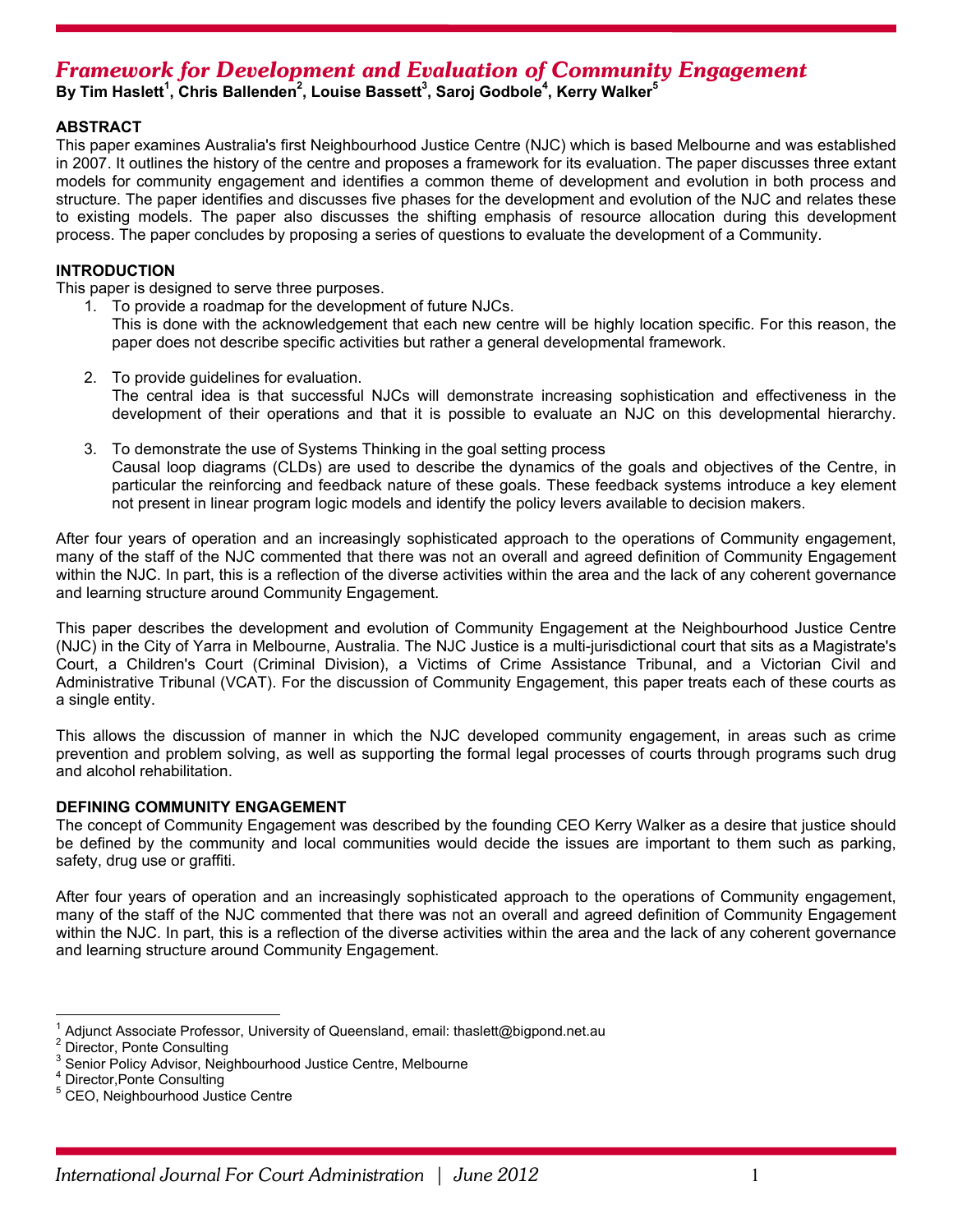Community engagement refers to the process by which [community benefit organizations](http://en.wikipedia.org/wiki/Community_benefit_organization) and individuals build ongoing, permanent relationships for the purpose of applying a collective vision for the benefit of a community. It is closely related to [community organizing,](http://en.wikipedia.org/wiki/Community_organizing) which involves the process of building a grassroots movement involving communities, community engagement primarily deals with the practice of moving said communities towards change, usually from a stalled or otherwise similarly suspended position.<sup>6</sup>

While this definition makes a fine and possibly slightly confusing definition of community-based organizations, General models of community engagement commonly involve the of development of engagement (or citizen participation) from relatively simple forms to situations where citizens' groups exercise complete control over the structures, processes and decision-making in their specific area of concern. This control represents an end point of a developmental process that begins with relatively simple processes and grows to more sophisticated and inclusive forms of engagement. In discussing community engagement, the paper argues that the development of structure and governance is critical to community development in general and in the development of Community Justice in particular.

This idea of progression or development of community engagement is inherent in Sherry Arnstein's (1969) "ladder of citizen participation" that describes the various levels of participation citizens can have in social governance.



 **Figure 1: Eight Rungs on a Ladder of Citizen Participation (reproduced from Arnstein 1969).** 

Arnstein distinguishes between citizen power and citizen participation and notes that participation often allows citizens to advise or plan but "retains for powerholders the right to judge the legitimacy or feasibility of the advice" (1969). Arnstein's concerns are with the redistribution of power and powerholders' accountability to the community.

Progression is inherent in iap2, a five-step process for CE that was developed by the International Association for Public Participation. The five steps are:

1. Inform

To provide the public with balanced and objective information to assist them in understanding the problems, alternatives, opportunities and/or solutions.

2. Consult

To obtain Public feedback on analysis, alternatives and/or decisions.

3. Involve

To work directly with the public throughout the process to ensure that public concerns and aspirations are consistently understood and considered.

4. Collaborate

 $\overline{a}$ 

http://en.wikipedia.org/wiki/Community\_engagement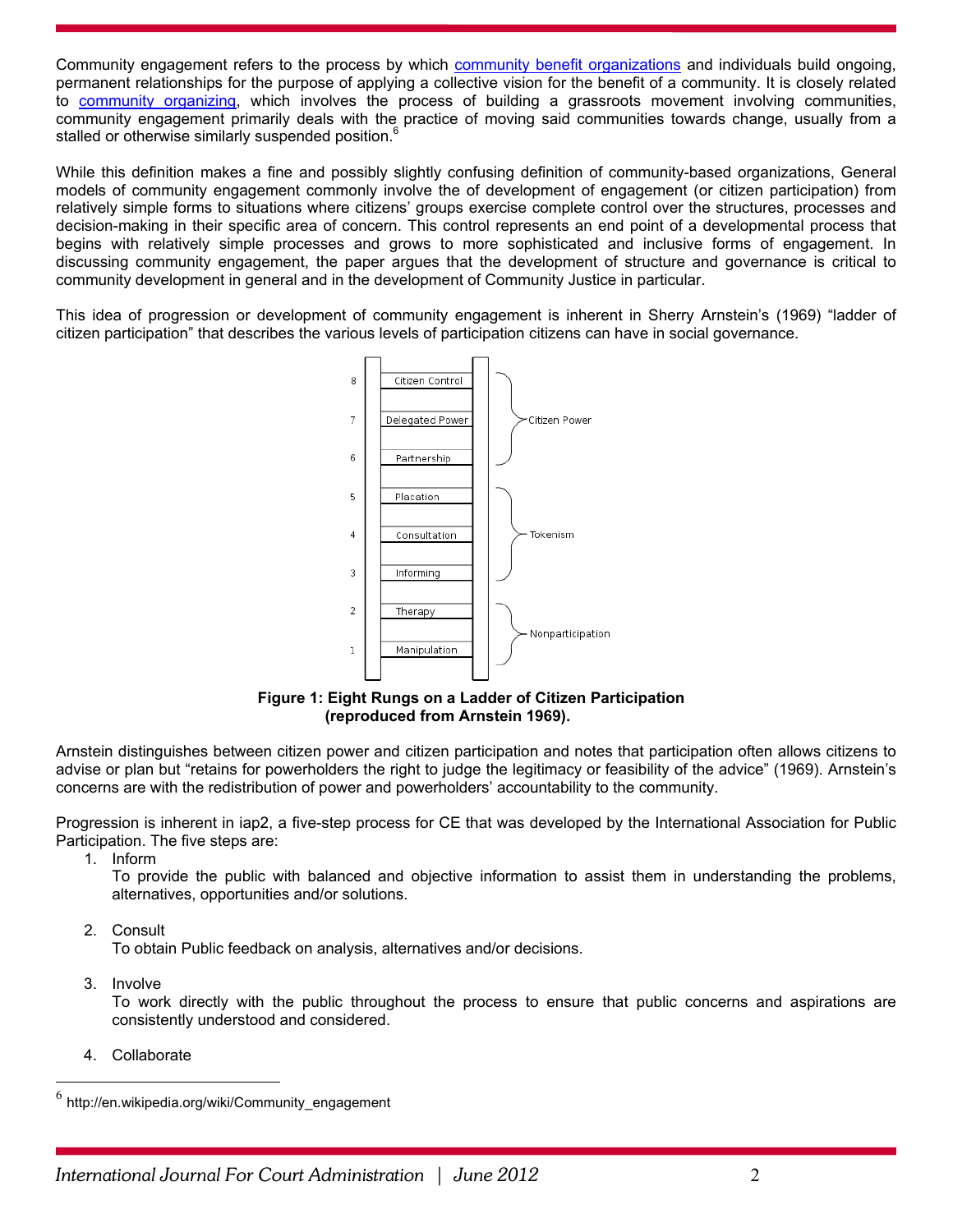To partner with the public in each aspect of the decision including the development of alternatives and the identification of the preferred solution.

5. Empower

To place final decision-making in the hands of the public.<sup>7</sup>

Fung (2006) outlines three dimensions of engagement each of which contains the idea of development.

1. Participation

Some participatory processes are completely open to all who wish to engage while others invite only elite stakeholders such as representatives of peak associations.

2. Decision-making

Here participants exchange information and make decisions whether by simply receiving information from officials or through debate and discourse within the citizen organizations

3. Policy Development

Links are now established between discussions on one hand and policy action on the other. Here Fung (2006) proposes three levels the first where, citizens gain individual, educative benefits from participation, the second where citizens provide advice to officials and the third where participatory deliberation is vested with authority While the NJC did not consciously develop its activities within any of these frameworks, there are commonalities between them and the way the NJC has developed. This paper relates the NJC's development to these frameworks as a first step towards the definition of a general "pattern of progress" for neighborhood justice.

## **COMMUNITY ENGAGEMENT IN JUSTICE**

Community Engagement in the Justice process is the means for developing Community, Restorative and Therapeutic Justice and develops the role of the community in the delivery of all facets of the justice process. The UK report *Engaging Communities in Criminal Justice* set out eight principles of Community Justice:

- 1. Courts connecting to the community.
- 2. Justice seen to be done.
- 3. Cases handled robustly and speedily.
- 4. Strong independent judiciary.
- 5. Solving problems and finding solutions.
- 6. Working together.
- 7. Repairing harm and raising confidence.
- 8. Reintegrating offenders and building communities. <sup>8</sup>

There is also a focus on the involvement of the community in achieving community level outcomes (Lee, 2000). Winick & Wexler, (2003) and Reddel (2004) see this in the context of broader movement towards shared responsibility which seeks engagement between the courts and the community, Ross (2010) states that a foundational part of the thinking about community justice is the framework outlined by Karp and Clear (2000) and that three elements of their community justice model (operating at a neighborhood level, giving priority to the community's quality of life, involving citizens in the justice process) specifically require the involvement of the community.

Fundamental to this is the idea that criminal behavior grows out of the social conditions and interactions of the communities in which people live. It follows that the mitigation of criminal behavior and the restoration of offenders and victims is best placed within the context of the community.

Repairing the harm to individuals and the community caused by criminal behavior requires has four components:

- 1. the engagement of willing community stakeholders in the restorative process,
- 2. the offender taking responsibility for the crime,
- 3. the reintegration of the offender into the community and
- 4. some form of reparation.

 $\frac{1}{7}$ 

<sup>&</sup>lt;sup>8</sup> Engaging Communities in Criminal Justice presented to Parliament by The Lord Chancellor and Secretary of State for Justice, The Secretary of State for the Home Department and the Attorney General by Command of Her Majesty April 2009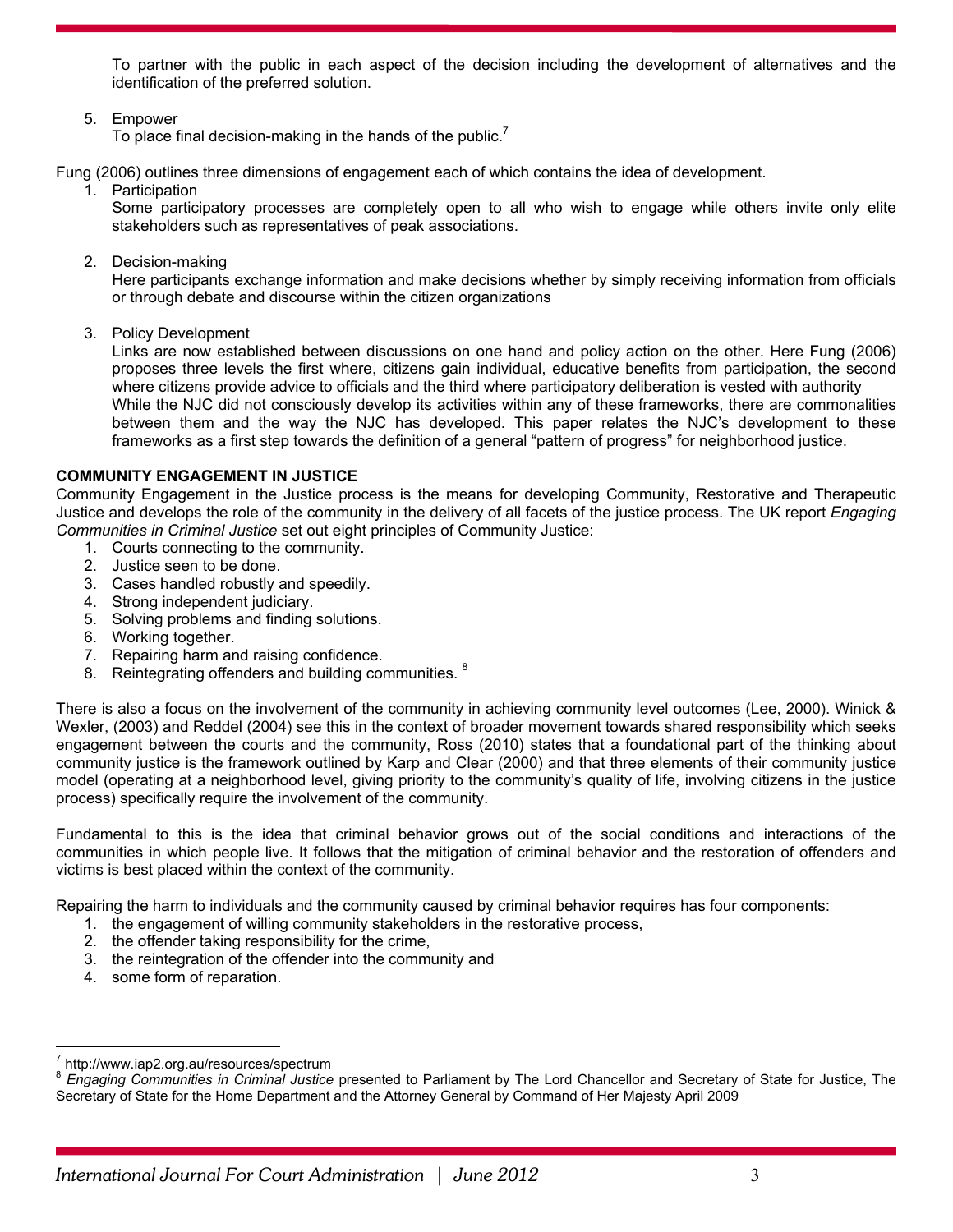Some definitions of Community Engagement are deliberately limited. Mazerolle et al see the process as "Greater community engagement using principles of procedural justice leading to enhanced perceptions of police legitimacy and a greater capacity of police to control inter-group conflict and violence"

The NJC has a wider definition of Community Engagement. The NJC was established to create a justice system which is "more integrated, responsive, accessible, and more effective in reducing crime, addressing the underlying causes of criminal behavior and increasing access to justice" (Department of Justice (Victoria), 2007).

While the concept of community engagement is generally well agreed, the practice will be significantly different in different jurisdictions. This is because the practice is an *emergent* phenomenon that is the result of the local interaction of complex personal, social and political systems. This leads to two important propositions about the practice and implementation of Community Engagement.

The first is that its manifestation will vary according to the context in which it is put into practice. The second is that the practice and definition of Community Engagement will be a work in progress because the social and political context in which it is delivered is dynamic and requires frequent adjustment. In the early stages of the development of Community Engagement at the NJC, it was necessary to understand and assess the needs and capabilities of the community of the City of Yarra in relation to the Community Engagement process. While this was being developed, the far more clearly defined processes of Restorative Justice and the associated rehabilitation of offenders, as seen in the professional activities of the Client Services group were developing around support for offenders who were brought before the court. This paper is a case study that details the emergent process of the delivery of community and restorative justice by the Neighbourhood Justice Centre in the City of Yarra.

The cornerstone of the NJC's activities was a belief that the Court should redefine what a court means in the community and differentiate itself from its traditional counterparts by being involved in crime prevention and early intervention on one hand and in restorative practices leading to the re-entry of offenders into the community on the other.



 **Figure 2: The NJC model of Community Engagement** 

A unique aspect of this model was the population, or community wide, focus on activities expanding to a wider context in terms of local prevention and early intervention programs designed to address the pre-cursors of crime. While the restorative and rehabilitation programs were not unique to the NJC, the integrated and coordinated nature of these programs was.

## **Goals and Objectives**

Inherent in the NJC's Strategic Plan is the idea that the NJC will be accountable to government for the achievement of its stated goals. This accountability will necessarily include an evaluation of the efficacy of specific activities of the NJC in achieving these goals.

The specific NJC objectives relating to community engagement should be seen in the light of the three broader goals of the organization, two of which, Goals 1 and 2, have a strong emphasis on Community Engagement.

- 1. Prevent and reduce criminal and other harmful behavior in the Yarra community
- 2. Increase confidence in, and access to, the justice system for the Yarra communities

 $\overline{a}$ 9 http://www.utas.edu.au/tiles/events/workshops/workshop\_pdf/P\_Hosking\_Community\_Engagement\_Trials\_11Dec09.pdf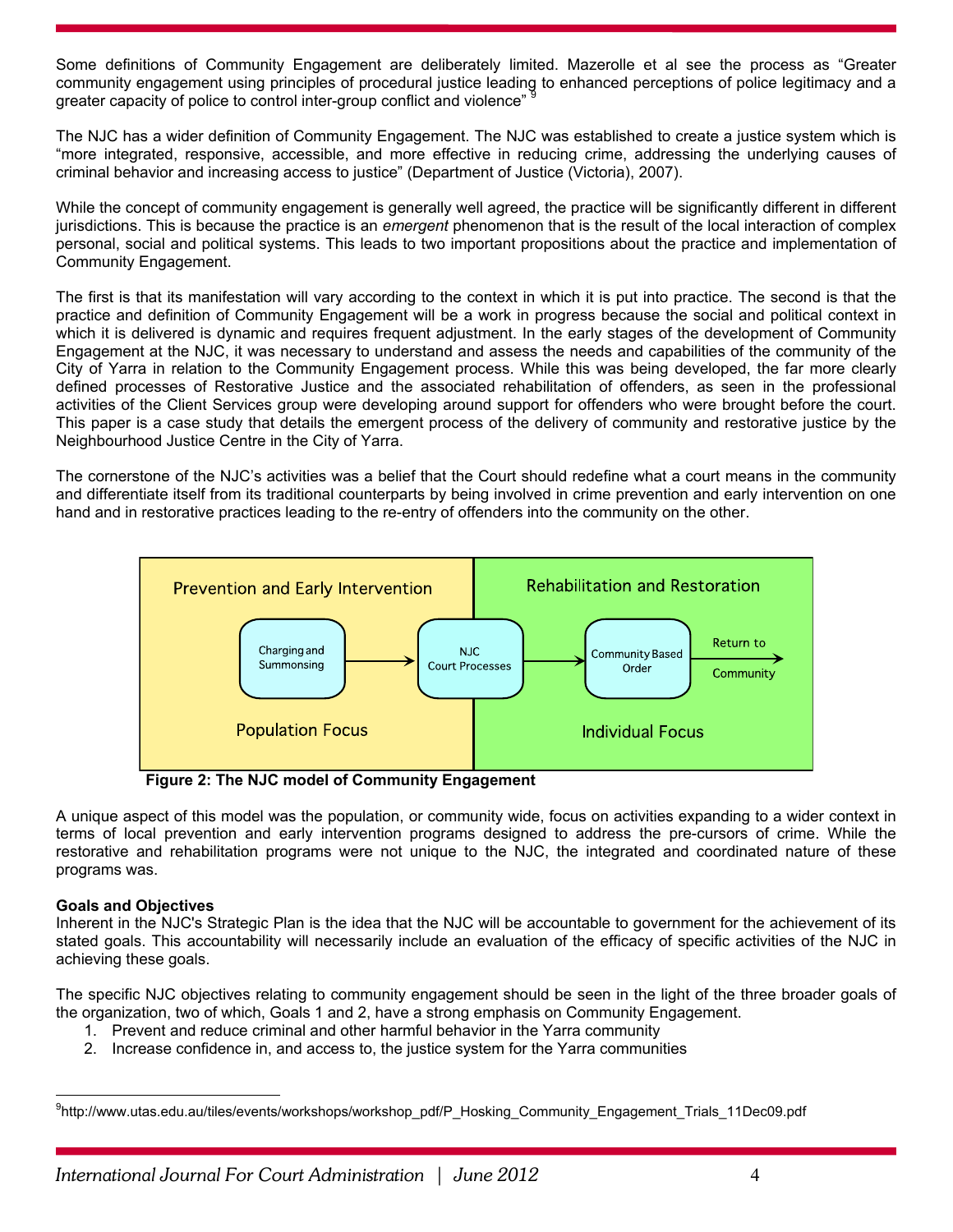3. Strengthen the NJC community justice model and facilitate the transfer of its practices to other courts and communities

The specific NJC objectives relating to community engagement are:

- Increase the capacity of the community to prevent and manage the impacts of crime and other harmful behavior
- Increase the capacity of the community and the local justice system to resolve conflicts through Appropriate Dispute Resolution and restorative justice practices
- Build connections between the justice system and the wider community and community development programs that contribute to justice system goals and outcomes
- Provide efficient, transparent, accessible and inclusive justice services in the Yarra Communities

While many activities within the NJC, such as throughput rates in court, recidivism and successfully completed Court Orders are easily assessed by a numerically based evaluation. Other activities such as those listed above are less easy to measure. Despite this, funding authorities require some justification for monies invested in these activities. The challenge for organizations such as the NJC is develop processes within which they can develop the "harder to measure" activities and also provide a framework to evaluate these activities.

This discussion develops a framework for the evaluation of Community Engagement that uses the progress currently made by the NJC in this area, the requirements of government and the views of the professionals with inside the NJC to provide a developmental framework.

#### **Framework fundamentals**

Community Engagement is a two-way process between the NJC and its various communities. In the first instance the NJC was engaged with external organizations and communities as time progressed the engagement became a two-way process in that the external communities were increasingly involved in the "way the NJC did justice". For the sake of this framework, the external communities are divided into professional communities and local communities. The professional communities are the service providers and agencies providing professional support for the core activities of the NJC. The local communities are those community-based groups, committees, and working parties which are formed by local citizens and which focus on specific issues related to specific communities.



 **Figure 3: The Two-way Nature of the Community Engagement Process** 

From the beginning of the NJC, the professional communities have significant involvement in the processes of Court. Initially, the engagement with the local communities involved the NJC and its staff being involved in community-based activities, often of a one-off nature sometimes on a more ongoing basis. The engagement of the local communities in the core processes of NJC was, necessarily, a longer process and typically took the form of community engagement and involvement in the treatment and rehabilitation of offenders. Structural Engagement

The central structure of the NJC is the treatment, sentencing and rehabilitation of offenders. This is supported by broad and targeted activities in the court aimed at creating a strong environment in which the community can participate in crime prevention as well as manage the effects of crime and other unwanted behaviors.

This is the structure that will be at the heart of the two-way Community Engagement process. The extent of Community Engagement varies across the systems and has changed over time. Direct community engagement in the administration of justice is difficult given the nature of the legal system. However, this should not overshadow the fact that there is significant Community input into the treatment and contextual rehabilitation plans that come before the Magistrate.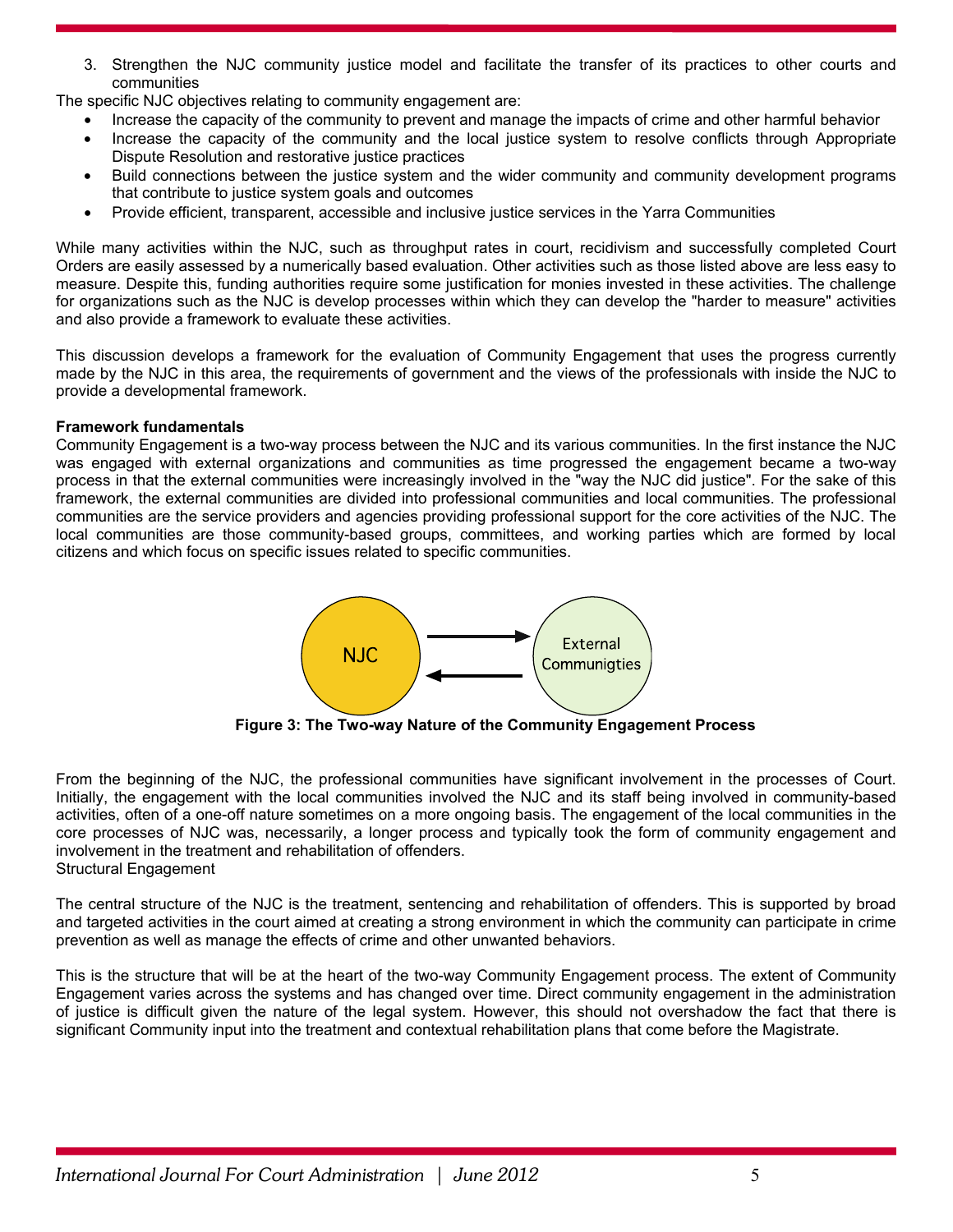

 **Figure 4: Core processes of Community Engagement** 

Underpinning the two-way nature of the community engagement process is the nature of the engagement with the fundamental structure of the NJC processes. At the heart of the NJC process is the Court where offenders sentenced. The unique aspect of the NJC is that the court sits within a broader and formal process of treatment and rehabilitation of offenders. In addition, the is an engagement in crime prevention which addresses the precursors of crime such as drug and alcohol abuse, homelessness and issues that this advantage. The community engagement process sees the professional local communities involved in a two-way interaction with the NJC in each of these key elements of the NJC's activities.

#### **The Development of Community Engagement**

During the time of the NJC operations, there has been considerable development of the understanding of restorative justice and community engagement. These concepts have been defined within the NJC through the actions of the people on the front line of the treatment and rehabilitation activities of offenders. There has been significant learning in terms of the process and in terms of the development of the philosophy underpinning these activities. While this has been primarily at individual rather than at a group or organizational level, it is important that the NJC develop a formal structure for drawing together the individual learning and experience as it prepares to move its practices and processes into the mainstream. It is equally important that the development and dissemination of the work done in the NJC is supported by professional practice groups that are engaged in a formal action learning processes. To support this process a general framework for the development process was developed and is shown in Figure 5.



 **Figure 5: Learning Structure for each phase of the CE process** 

The critical aspect of this model is that each phase of CE development is preceded by a goal setting and strategic planning phase. This serves not only to direct the activities of each phase but also to provide a basis for the monitoring, evaluation and feedback processes inherent in the learning processes set

This process applies to each of the five phases in the development of the CE framework:

- 1. Establishing the NJC concept
- 2. Development of communities
- 3. Independence and resilience of communities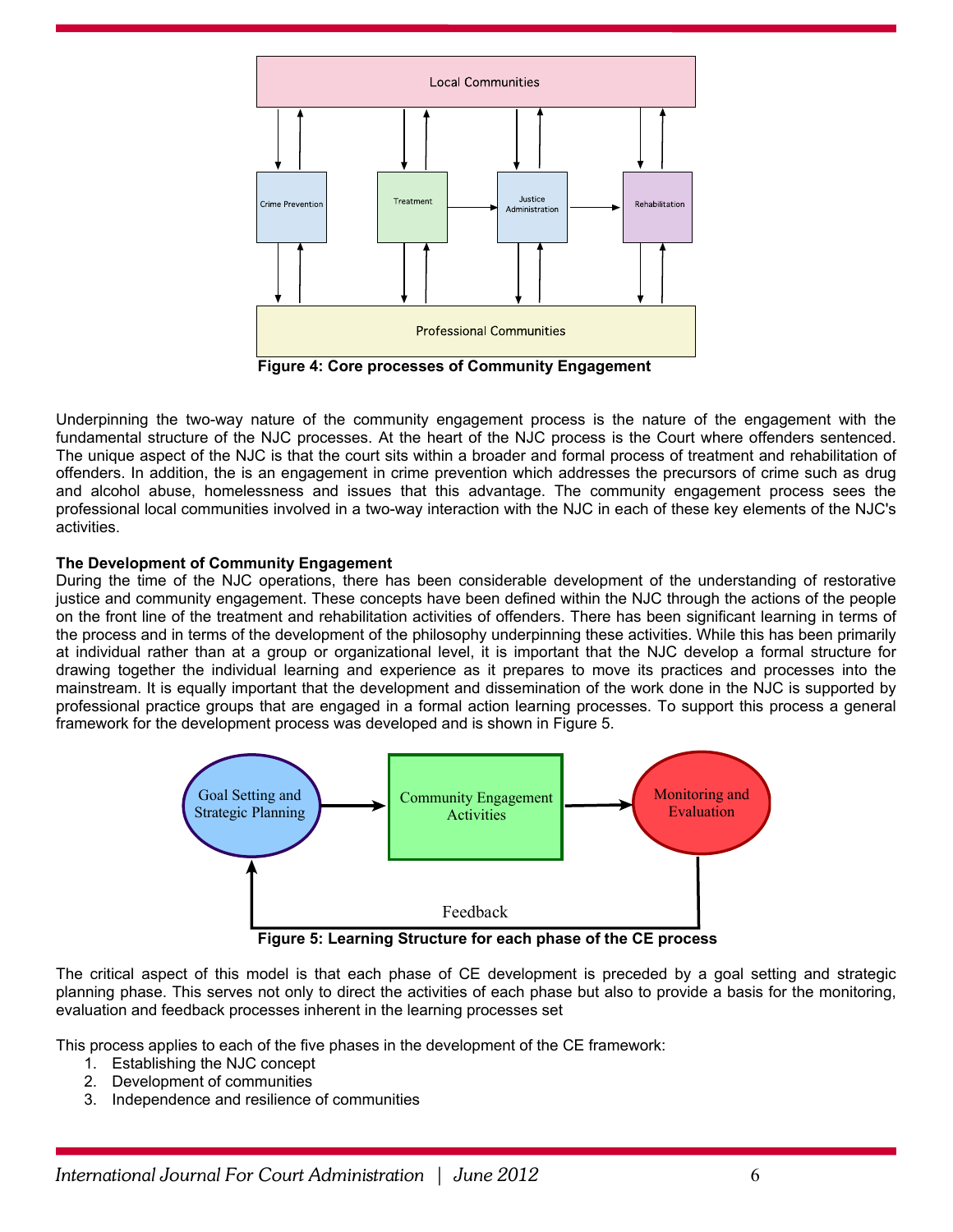- 4. Systemic interventions
- 5. Change within the Justice system

It is expected that projects will progress through the Establishment and Development phases and be positioned in one of the three final phases (Development of Communities, Systemic Interventions and Change within the Justice System).



Figure 6 demonstrates how Establishing the NJC Concept and Development of Communities are the fundamental building blocks for the development of Community Engagement. The subsequent phases of development are dependent on these earlier stages and cannot be developed without the basic building blocks being in place.

#### **Using the Developmental Framework**

The framework can be used to provide a tabular representation of the progress in the sophistication and impact of Community Engagement projects along the developmental hierarchy.



 **Figure 7: Development of Community Engagement** 

## **THE PHASES OF COMMUNITY ENGAGEMENT**

Phase 1: Establishing the NJC Concept The initial phase of the development of Community Engagement within the NJC was characterized by

- 1. Making contact with a wide range of community organizations
- 2. Establishing relationships with the professional community that related to the NJC 's work
- 3. Identifying community organizations that would have high leverage in the development of Community Engagement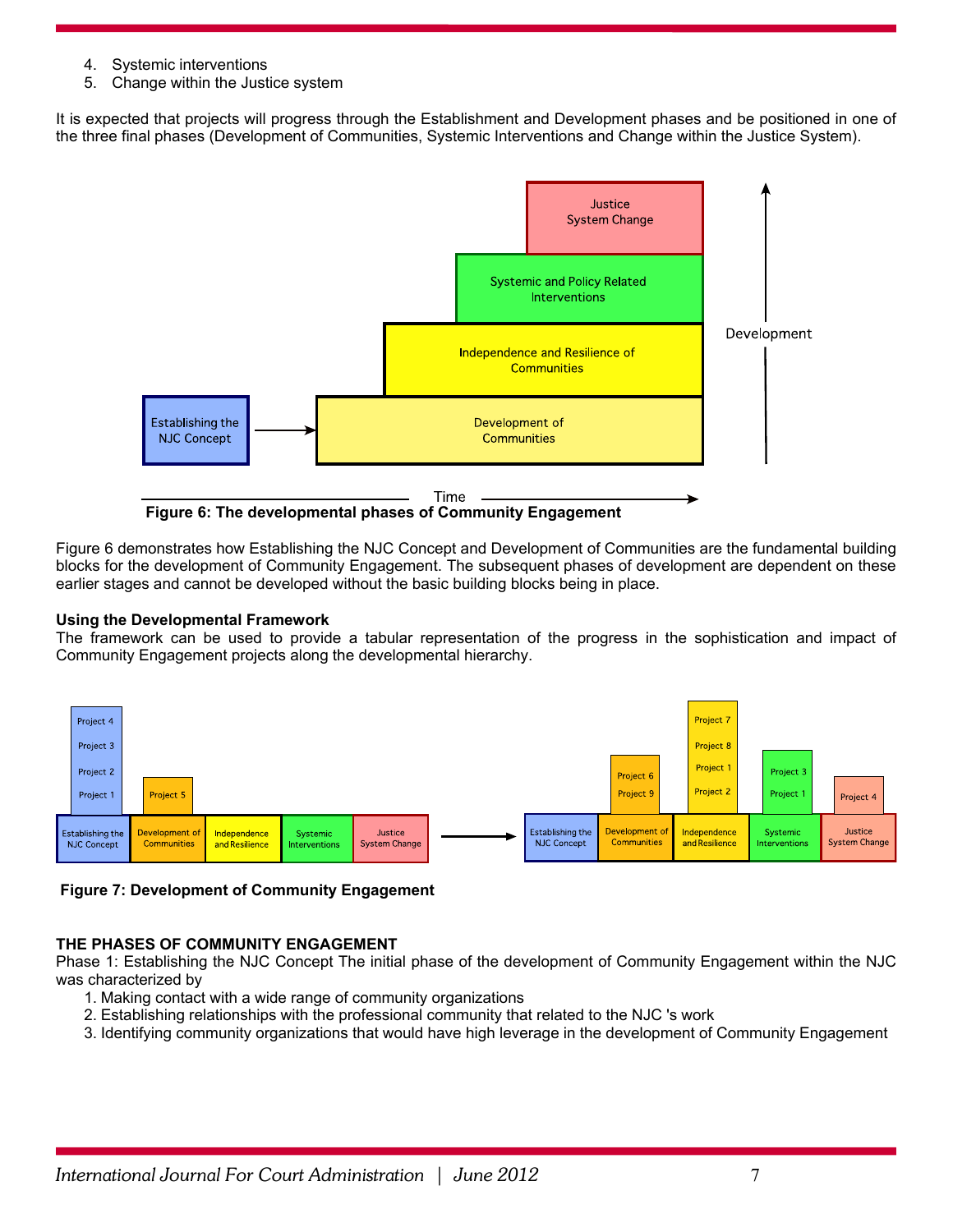Comparison with other models

| iap2            | <b>Arnstein's ladder</b>     | Funa         |
|-----------------|------------------------------|--------------|
| Level 1: Inform | Level 3 and 4: Informing and | Not included |
|                 | consulting                   |              |

 **Table 1: NJC Phase 1 comparison with other models** 

Both iap2 and Arnstein recognize this phase although Arnstein has two earlier stages, Manipulation and Therapy, that were not present in the development of the NJC model. When the NJC was initially established, the concept of Community Engagement was not widely understood by the majority of the new staff. As result, much of the innovative activity of the core assessment team located within NJC team was focused on providing support and services for offenders appearing before the court. Many of these services involved establishing relationships with well-established agencies within the City of Yarra in such areas as drug and alcohol counseling. This activity itself was indicative of the early process of defining "community". These agencies represented the professional communities in which the NJC would base its work. One long-serving NJC staff member observed that the new re-establish NJC was the "new kid on the block" and that many agencies have been delivering the services similar to those that the NJC proposed, although not with the specific focus on the activities of a court of rules.

In parallel with establishing these professional relationships was the process of making the NJC known within the broader community. Initially, this involved meeting with a wide range of community groups many of whom were not necessarily going to be associated with process of Community Engagement. However, it was felt necessary to do this for two separate reasons. First to engage with a broad range of groups to get a sense of the space within which the NJC would be able to operate. Second, to gain a sense of the community needs particularly in terms crime prevention and rehabilitation.

It was during this early phase of development that a number of community groups were identified as being particularly important to the NJC mission. Two particular groups were significant. The first were the Neighbourhood Houses<sup>10</sup> that were community funded outreach organizations providing educational services and social support. The second was the community groups within the housing estates that consisted of community-based committees and action groups dealing with the social problems of the housing estates within the City of Yarra.

The developmental phases of the NJC are described using causal loop diagrams that were also used in an earlier analysis of the NJC's activities and outlined in Haslett et al (2010). The first stage is, like all the other stages, a balancing loop where the balance of the activity comes into balance as the aims of the phase are met. In a CLD, causation is identified with an arrow. At the end of the arrow there is an O or an S. The letter O indicates that the dependent variable moves in the Opposite direction to the independent variable. The letter S indicates that the dependent variable moves in the Same direction to the independent variable. In the example provided, the relationship between house prices and effective demand is demonstrated in balancing loop. In Figure 8, as recognition for the NJC grows, the resource allocation for this specific activity will decline.



 **Figure 8: Early resource allocation** 

The resources devoted to this phase of the NJC's activities declined as the objectives of Phase 1 were met.

 $\overline{a}$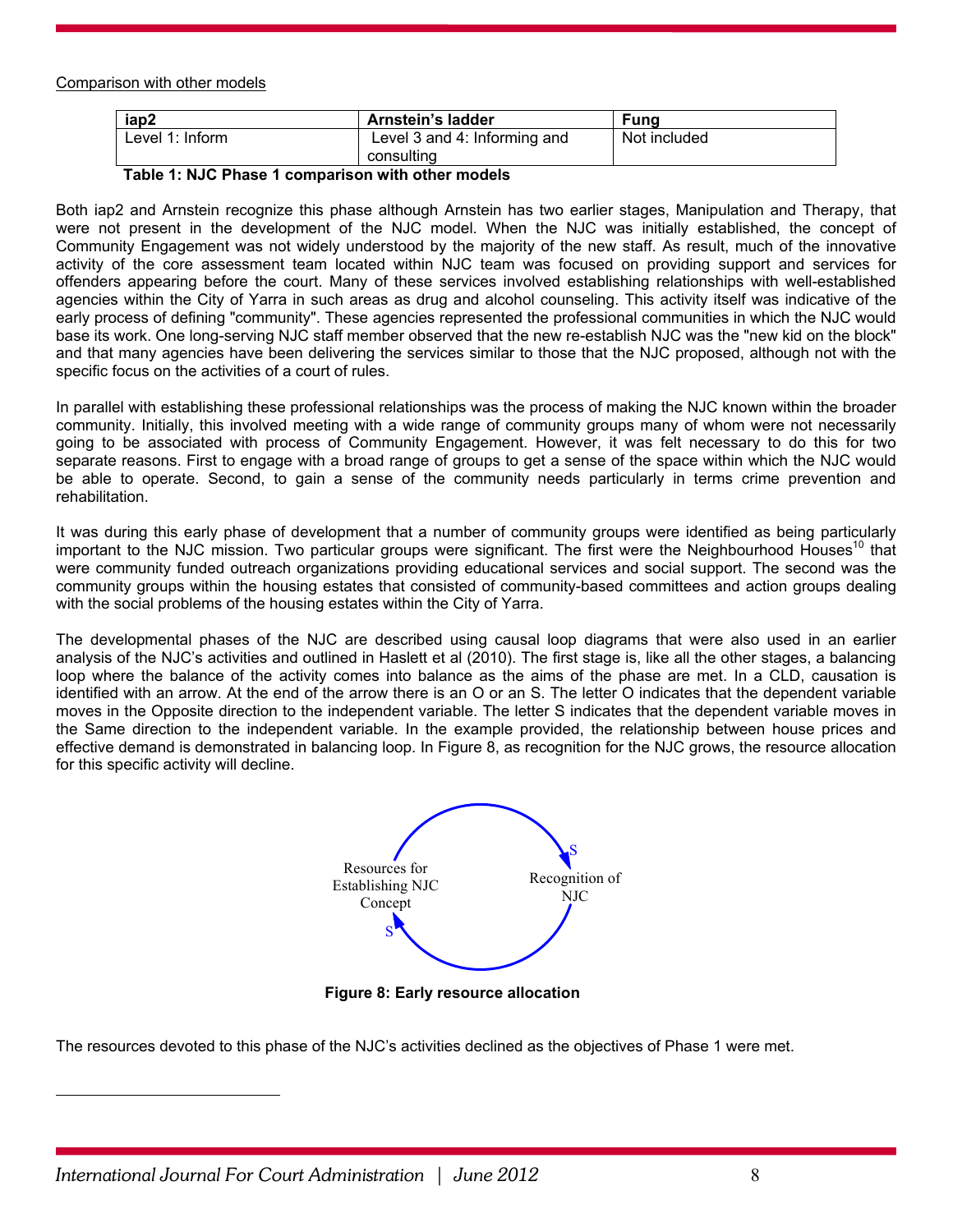

 **Figure 9: Pattern of resource allocation to Phase 1** 

Phase 1: Evaluation questions

- What community groups and organizations have been visited?
- What professional groups and organizations have been visited?
- How long did this phase last?
- What resources were allocated?
- Which professional and community groups have an ongoing relationship with NJC?
- What was the learning derived from this Phase and how was it incorporated into the Goals and strategy for this phase?

## Phase 2: Development of Communities

This phase of the development of Community Engagement within the NJC was characterized by:

- 1. The engagement of the professional community in the work of the NJC.
- 2. A sharper focus on the efficacy of community relationships.
- 3. A development of the engagement of the local community in the formal processes of the NJC.
- 4. Participation in citizens action groups.

Comparison with other models

| iap2                                                                | Arnstein's ladder    | Funa                   |
|---------------------------------------------------------------------|----------------------|------------------------|
| Level 2 and 3: Consult and                                          | Level 6: Partnership | Level 1: Participation |
| I Involve                                                           |                      |                        |
| . Takiha Adali i A. Bibana A. Indonesia da da kili da kasa da da ba |                      |                        |

#### **Table 2: NJC Phase 2 comparison with other models**

This second phase had three aspects. The first was the extent to which the SART team, now Client Services, developed the community engagement aspect of the work of the professional agencies providing support for the Court. The second aspect was that the community-based work became far more focused on assuring that the activities were related to the goals of the NJC. The third aspect was the extent to which the problem solving activities of the NJC, which constituted a unique function of this Court, developed local community was engagement in the formal processes of the NJC.

One of the informal aims of the Client Services group was to develop the community of professional providers to a point where they were capable of delivering these services independently of NJC support. The downside of this particular approach was that the delivery of services to clients runs the danger of becoming fragmented and uncoordinated. In addition to this, there was a very strong emphasis on the role of service providers and of Client Services in providing local community support for offenders. The emphasis of this work was always on relocating the offender back into a supportive community that contained not only the community of professional support but also the community in which the offender lived.

During this period, there was a sharper focus on the extent to which community groups with which the NJC was involved were actually contributing to the central goals and objectives of the NJC. The increasing workloads off the NJC staff meant that the relationships that were nurtured with the ones that provide the highest leverage for meeting the NJC's goals.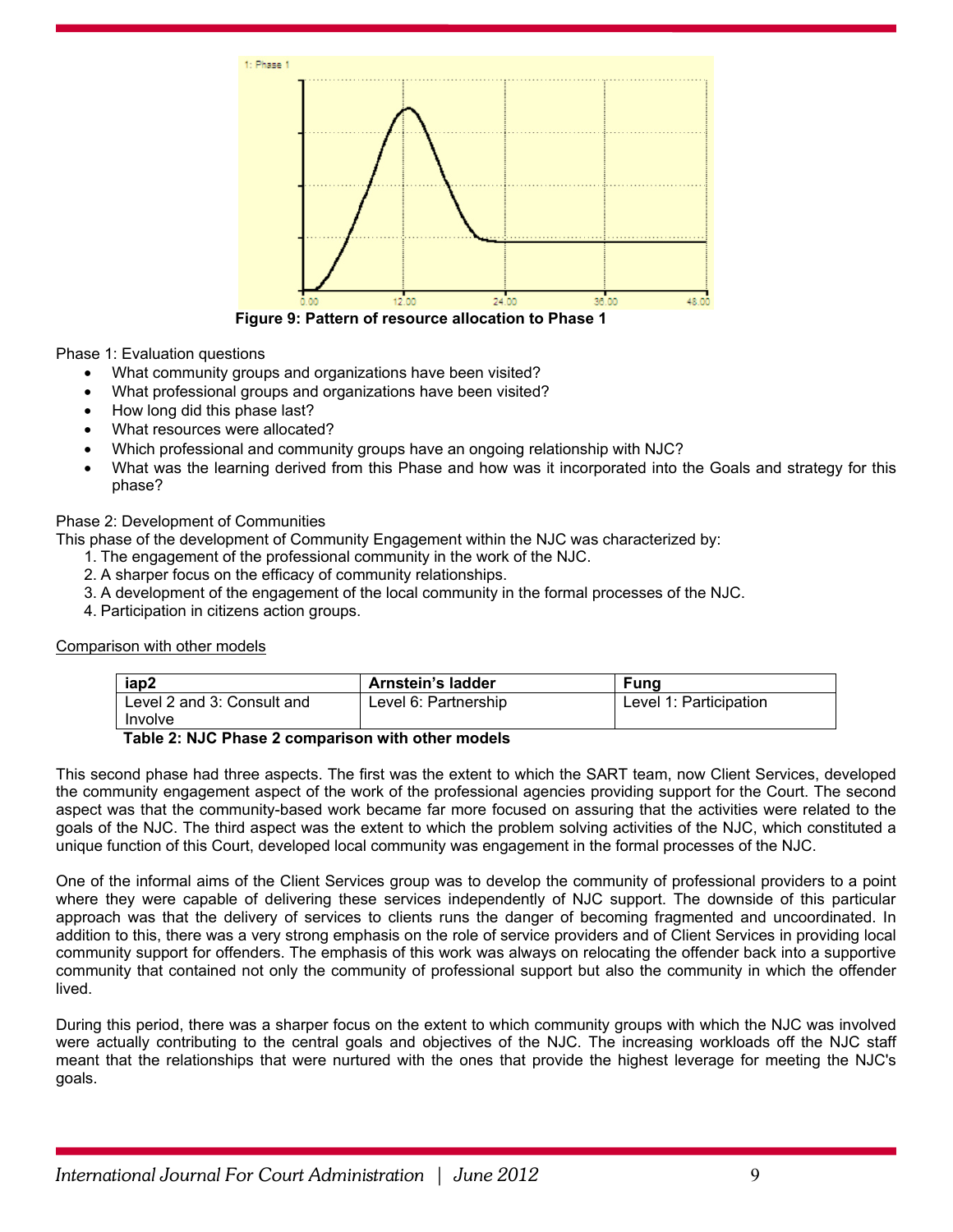In addition, the Problem Solving services were focusing on finding solutions to problems that were community-based, effectively engaging the community in the formal NJC processes. The Problem Solving Conferences were meetings of the number of people who were stakeholders in the future of the offender, always lawyers often members of the community, effectively a community of support. These meetings sought to establish consent amongst stakeholders and the offender about what would be done to resolve the particular problem, often a case of non-compliance with a court order. The process involved to the offender and the community of support reaching an agreement that could be taken to the Magistrate as an alternative to a jail sentence. A related activity from the Problem-solving service involved Conflict Resolution providing skills training for community groups and in particular panels all of "Respected Community Members" in conflict resolution processes. This activity was essentially proactive designed to defuse potentially dangerous conflicts within specific ethnic communities within the City of Yarra.

These activities were significant in that they represented a shift in focus from the rehabilitation process to the crime prevention aspects of the Community Engagement of the NJC.

The commencement of Phase 2 saw a movement in resources away from Phase 1 to Phase 2 as shown in the CLD. As recognition of the NJC is established, resources to Community development increased with a corresponding decrease for Concept Establishment.



 **Figure 10: Phase 2 resource allocation** 



 **Figure 11: Pattern of resource allocation to Phase 2** 

Phase 2: Evaluation questions

- Describe the goals and strategy for this phase and how they relate to the NJC goals?
- Describe the contribution that NJC has made to the development of community groups and organizations that were contacted in Phase 1 and how these relationships contribute to the Goals of the NJC.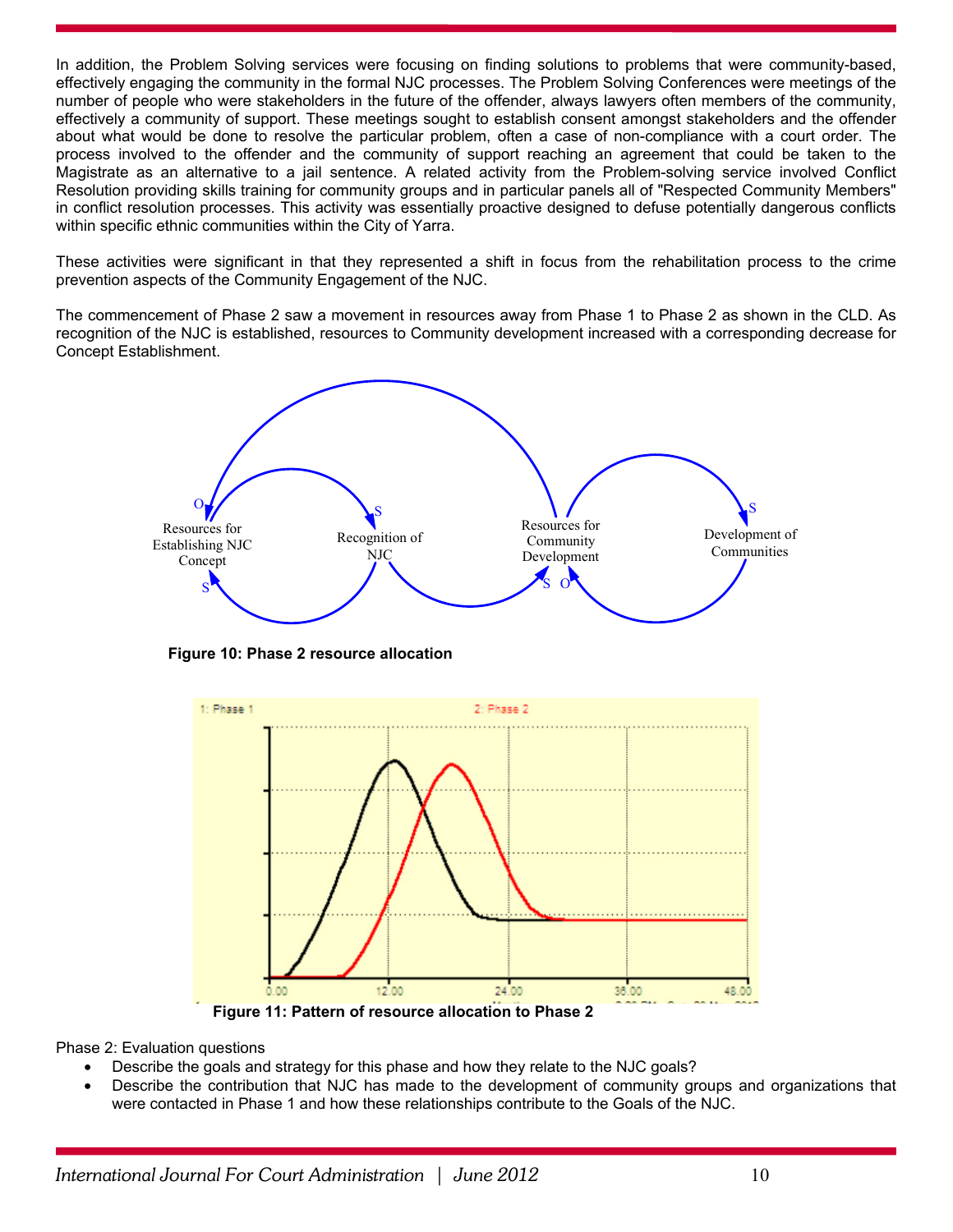- Describe the relationships that have been developed with professional communities and how these relationships contribute to the Goals of the NJC and to specific aspects (ie crime prevention, treatment, administration of justice, rehabilitation) of the NJC justice process?
- What resources were allocated to this phase?
- List the tangible outcomes that these professional and community relationships have made to the goals for this phase and to the Goals of the NJC.
- What was the learning derived from this Phase and how was it incorporated into the Goals and strategy for this phase?

Phase 3: Resilience and Independence of Local Communities

This phase of the development of Community Engagement within the NJC was characterized by:

- 1. A focus on the systemic causes of crime
- 2. A systemic approach to crime prevention
- 3. Building resilience and independence in community groups
- 4. Decisions on resource allocation between Phases 2 and 3

Comparison with other models

| iap2                           | Arnstein's ladder                                   | <b>Fung</b>     |
|--------------------------------|-----------------------------------------------------|-----------------|
| Level 4 and 5                  | Level $6, 7$ and $8$                                | Level 2         |
| <b>Empower and Collaborate</b> | Partnership, Delegated Power<br>and Citizen Control | Decision-making |

#### **Table 3: NJC Phase 2 comparison with other models**

All of the comparative models recognized this Phase 3 of the NJC's development indicating the importance of this stage in the development of community engagement.

The emphasis in Phase 2 of the NJC's development was on the treatment and rehabilitation of the individual offender. Such an approach tends to deal with the symptoms rather than the root causes of the social problems contributing to crime. As the NJC became increasingly involved with community groups, particularly the Neighbourhood Houses and community governance groups on the housing estates, it became obvious that the concerns of these groups would only to be solved by long-term systemic interventions rather than one-off solutions.

In developing the resilience and independence of community groups, The NJC's initial involvement was necessarily extensive both in terms of time and funding. As well as developing the specific activities of these groups, the NJC has worked on the governance structures and funding processes to help these organizations towards independence. Such processes are difficult for both sides and are akin to children leaving home, a difficult but necessary step, Resource allocation to Phase 2 was reduced and maintained at a lower level with the introduction of Phase 3. The shift in

resources is shown in the CLD.



## **Figure 12: Phase 3 shift in resource allocation**

The behavior over time is shown in Figure 14.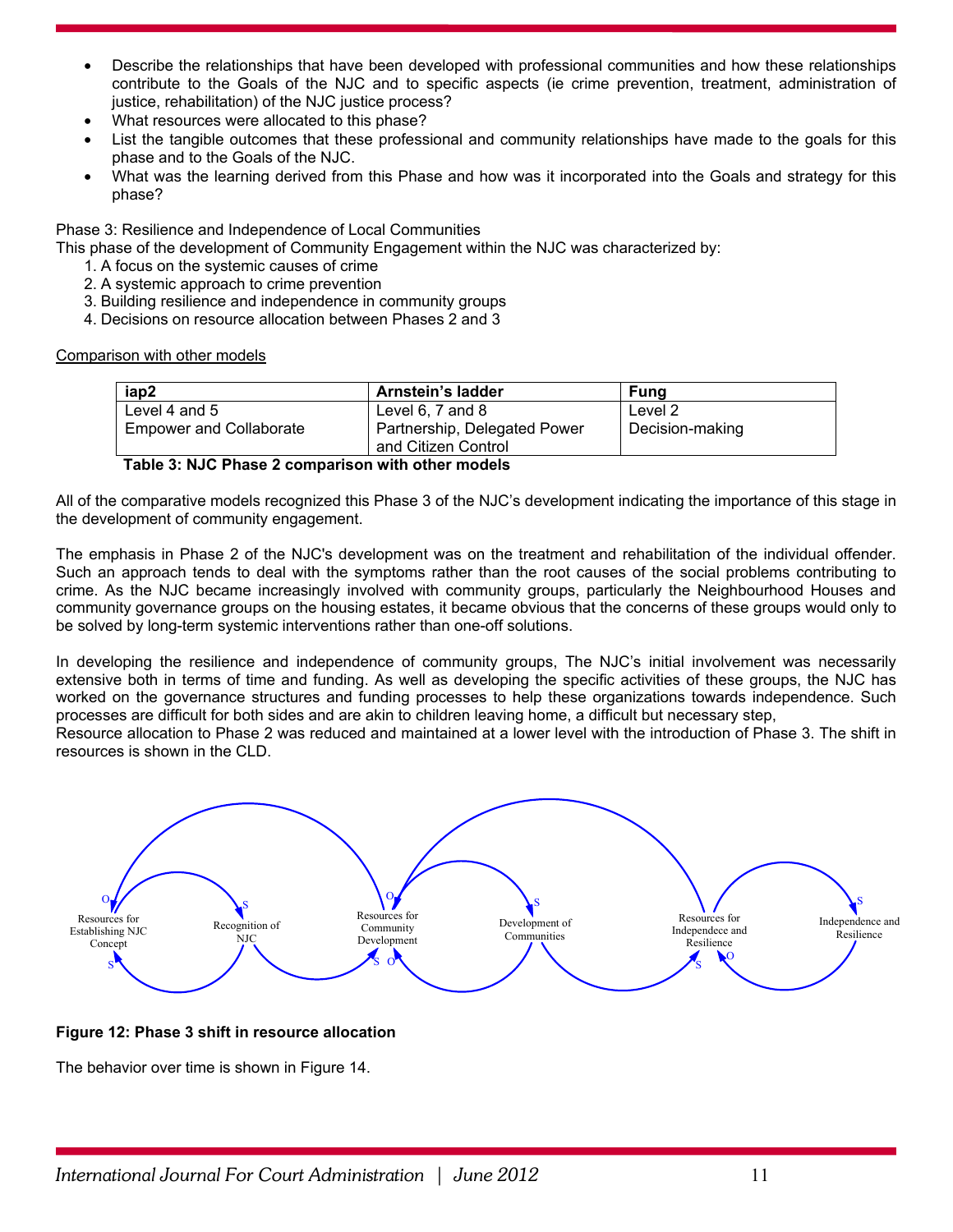

 **Figure 13: Pattern of resource allocation to Phase 3** 

Phase 3: Evaluation questions

- Describe the goals and strategy for this phase and how they relate to the NJC goals?
- What steps have been taken to develop resilience and independence in community partners?
- How is that resilience and independence characterized?
- List the tangible outcomes that these professional and community relationships have made to the goals for this phase and to the Goals of the NJC.
- What was the learning derived from this Phase and how was it incorporated into the Goals and strategy for this phase?

Phase 4: Systemic and Policy Related Interventions

This phase of the development of Community Engagement within the NJC was characterized by:

- 1. Developing policy positions on relevant aspect of crime prevention
- 2. Working with organizations involved in policy advice to Government
- 3. Decisions on resource allocation between Phases 3 and 4

## Comparison with other models

|                                                   | Arnstein's ladder | Funa                      |
|---------------------------------------------------|-------------------|---------------------------|
| Level 5                                           | Not included      | Level 3                   |
| Collaborate                                       |                   | <b>Policy Development</b> |
| Tekla A. N.IO Dhaaa Qaammarkaan with athar madala |                   |                           |

#### **Table 4: NJC Phase 2 comparison with other models**

Only two of the comparative models recognized this Phase. The iap2 Level 5 focuses on working with the public rather than with specific policy oriented organizations and does not include the emphasis on structural change.

Arnstein does not deal with this phase of development. iap2's level 5 of collaboration is more concerned with the collaboration of the agency with the community groups. This phase of development is now focused on the collaboration between NJC and other agencies with a policy advice role. There are two aspects of this phase; the NJC's involvement with other policy agencies and the extent to which the NJC is able to bring its fledgling community groups to the table with these policy advice agencies.

Such systemic interventions include changes to legislation, changes to regulations and requirements for public housing and the provision of accommodation for rehabilitating offenders. Given the multi-causational nature of the social problems leading to criminal offences, there is normally a wide range of agencies involved in dealing with these problems meaning that the NJC was unwilling to act unilaterally to the extent that had been the case in the provision of treatment and rehabilitation services. It was now necessary to work in partnership with a wide range of other agencies such as the Victorian Police, local government, universities, Office of Housing and the Department of Health. In fact, the more entrenched and severe the problem the wider the range of agencies involved. Each of these agencies was likely to bring a different perspective to the solution to the problems and as a consequence the influence of the NJC was mediated by the political realities off diverse stakeholder interests.

There are advantages in this system as the diminished influence is balanced by the increased political muscle of a more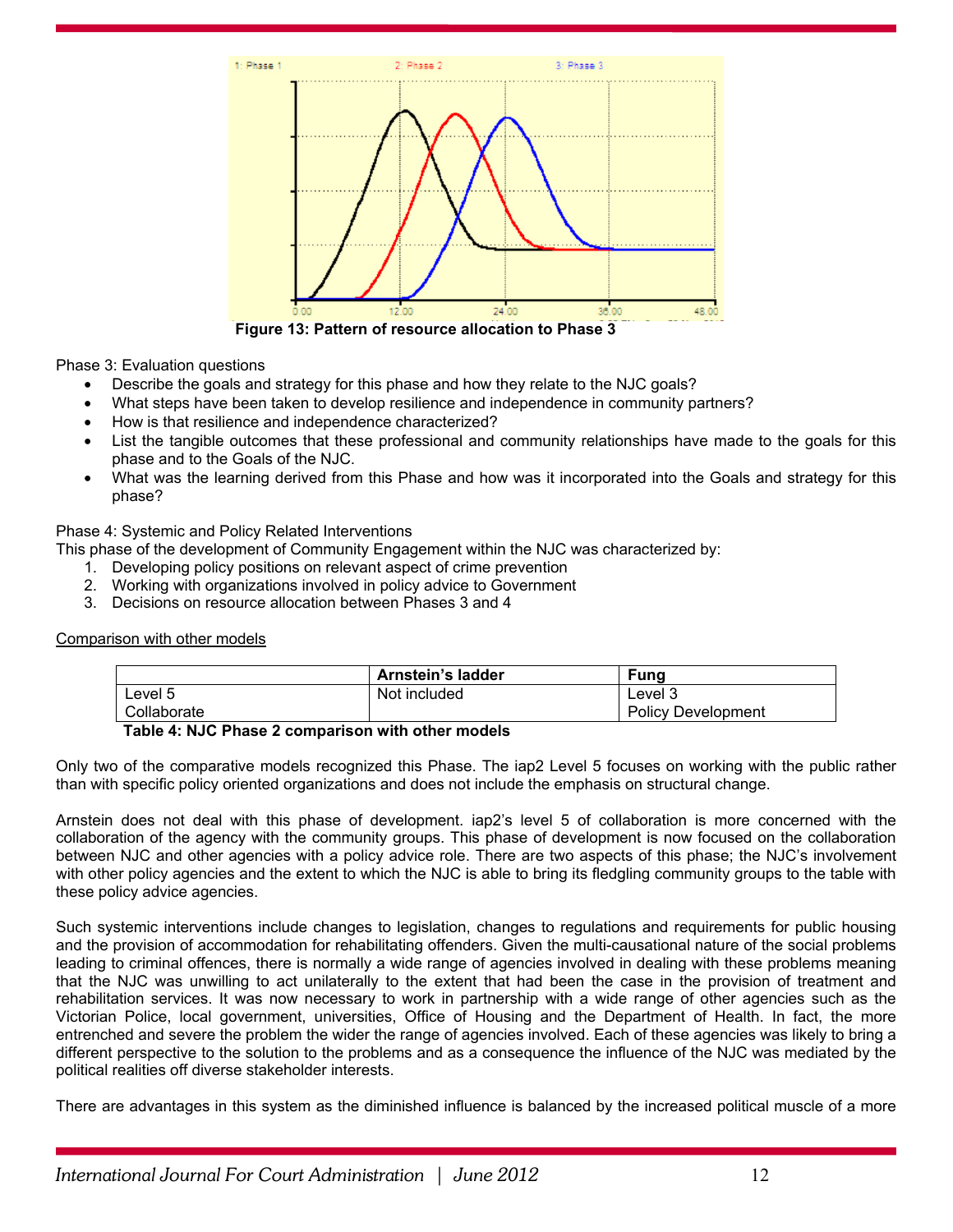diverse and influential group of stakeholders. In fact, it could be argued that social, political and legal change in the area of crime prevention will only be achieved through the actions of such coalitions of interest.

**1. Participation in groups with the capability to bring about long-term systemic change** 



 **Figure 14: Phase 4 shift in resource allocation** 



 **Figure 15: Phase 4 shift and new balance in resource allocation** 

Phase 4: Evaluation questions

- Describe the goals and strategy for this phase and how they relate to the NJC goals?
- Who were seen as major stakeholders in the solution of these problems?
- What was the nature of the relationships developed with these stakeholders?
- What community groups has NJC sponsored to take on a policy development tole?
- What was the NJC's role and relative influence in these relationships?
- What systemic interventions were affected?
- What resources were allocated to this phase?
- List the tangible outcomes that these systemic relationships have made to the Goals of the NJC.
- What was the learning derived from this Phase and how was it incorporated into the Goals and strategy for this phase?

## Phase 5: Change within the Justice System

This next phase of the NJC activities was characterized by:

- 1. The development of a strategic plan for dissemination of NJC practices.
- 2. Working with other jurisdictions to adapt NJC best practice to new environments.
- 3. The establishment of professional practice learning groups
- 4. Increasing clarity in the definition of Community Engagement
- 5. Decisions on resource allocation between Phases 2, 3 and 4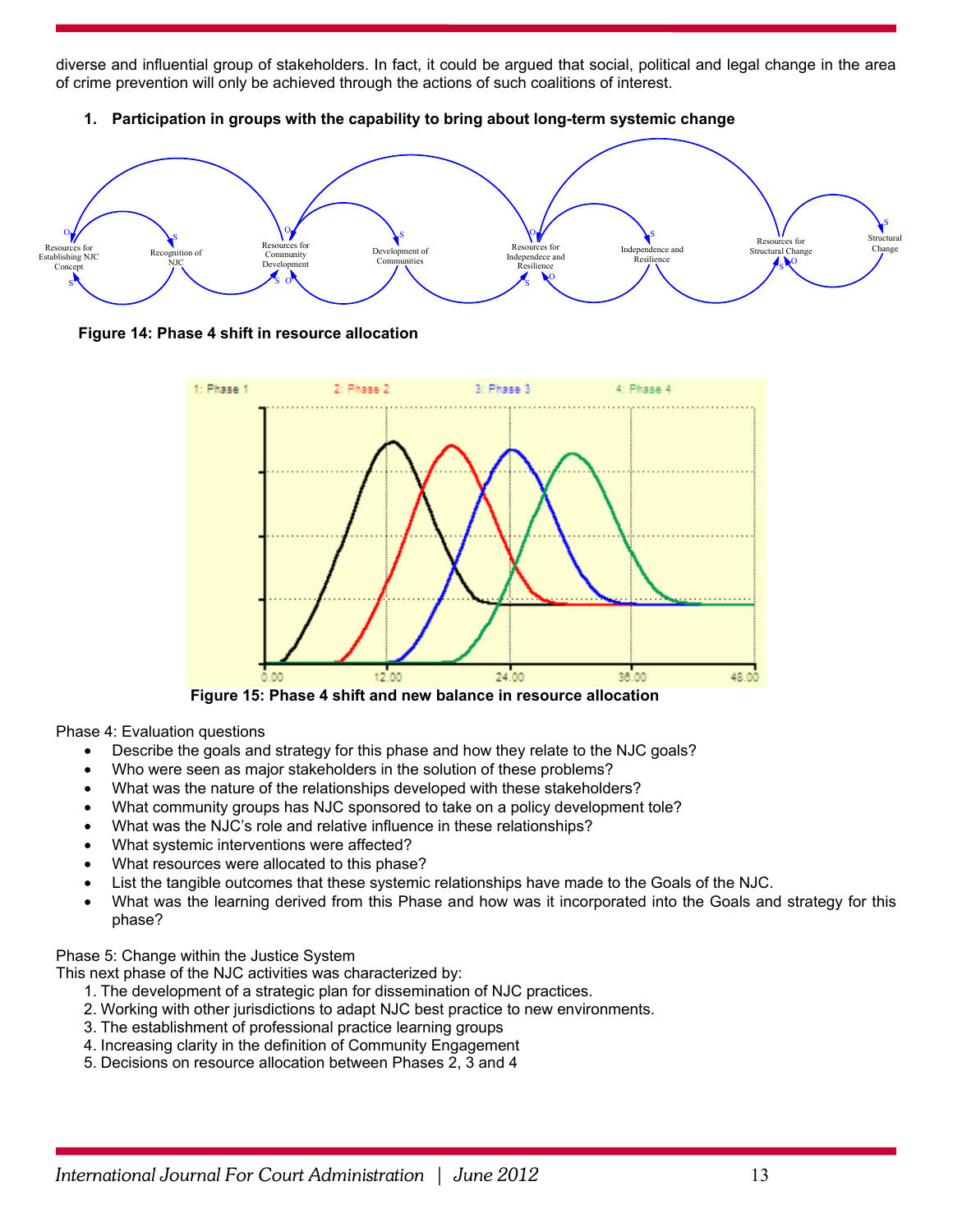Comparison with other models

| iap2                                                                                                             | Arnstein's ladder | ∙una            |
|------------------------------------------------------------------------------------------------------------------|-------------------|-----------------|
| Not included                                                                                                     | ∶included<br>Not. | Not<br>included |
| . The ball of the District Common and the constitution of the contract of the United States of the United States |                   |                 |

 **Table 5: NJC Phase 2 comparison with other models** 

None of the comparative models included the equivalent of the NJC's activities to mainstream community engagement activities into other jurisdictions. This may be a reflection of the innovative nature of the NJC model in this setting. The NJC's strategic plan included Goal 3 *Strengthen the NJC community justice model and facilitate the transfer of its practices to other courts and communities* which highlighted the "incubator" aspect of the NJC. One of the original concepts had been that the NJC would be a Court where new ideas, new processes and new approaches were trial and the successful ones disseminated through other jurisdictions. There was general agreement that other jurisdictions have not been enthusiastic about adopting NJC processes. With the change of government in 2010, the NJC lost an important sponsor in Attorney General, Rob Hulls. The new government decided that it was time to place greater emphasis on Goal 3 and that the NJC needed to devote more time and resources to disseminating and encouraging the adoption of the processes that have been developed over the previous four years.

While the initial activities of the NJC, particularly in Phases 1 and 2 were on the differentiation and definition of the unique character of the NJC, it is now necessary to integrate the activities and philosophy of the NJC into the broader justice administration system. This process has begun in Phase 3 and 4 and will continue in Phase 5. The CLD shows the development of balance between Phases 4 and 5.



 **Figure 16: Phase 5 resource allocation** 

Resource allocation to Phase 4 were reduced with the introduction of Phase 5 showing resource allocation across the board coming into balance as shown in Figure 17.



Phase 5: Evaluation questions

- Describe the goals and strategy for this phase and how they relate to the NJC goals?
- What aspects of NJC practice were transferable to other Jurisdictions and within the DOJ?
- What was the nature of the relationships developed with the stakeholders in this change process?
- What aspects of the NJC's operations were transferred to other Jurisdictions and the DOJ?
- What was the learning derived from this Phase and how was it incorporated into the Goals and strategy for this phase?